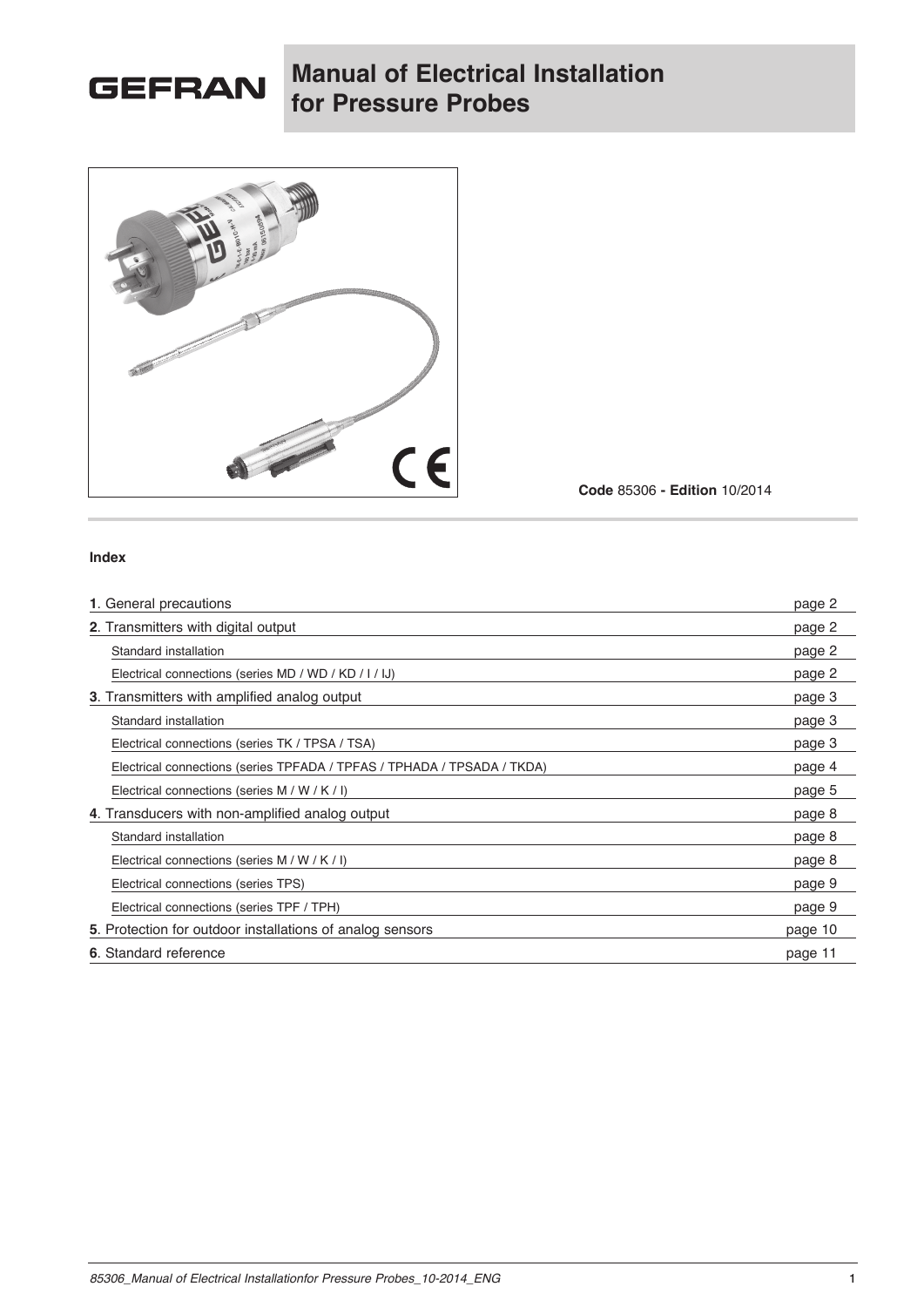## **1. General Precautions**

The system must be used only in accordance with the required protection level.

The sensor must be protected against accidental knocks and used in accordance with the instrument's ambient characteristics and performance levels.

The sensors must be powered with non-distributed networks and always at lengths of less than 30 mt. In case of outdoor installations, follow the instructions in paragraph 5.

## **2. Transmitters with digital output**

**Transducers**: Series MD / WD / KD / I / IJ

#### **Outputs**: CANopen DP404

#### **Installation notes**

- The transducer must be grounded (normally through the machine body or equipment it is installed on).
- Use a shielded cable only. The braiding must be connected to the case of the 5-pin connector. On instrument/PLC side, we advise you
- connect the braiding without power supply (0V GND).
- To prevent interference, separate the power cables from the signal cables.



#### **Electrical connections**



2 *85306\_Manual of Electrical Installationfor Pressure Probes\_10-2014\_ENG*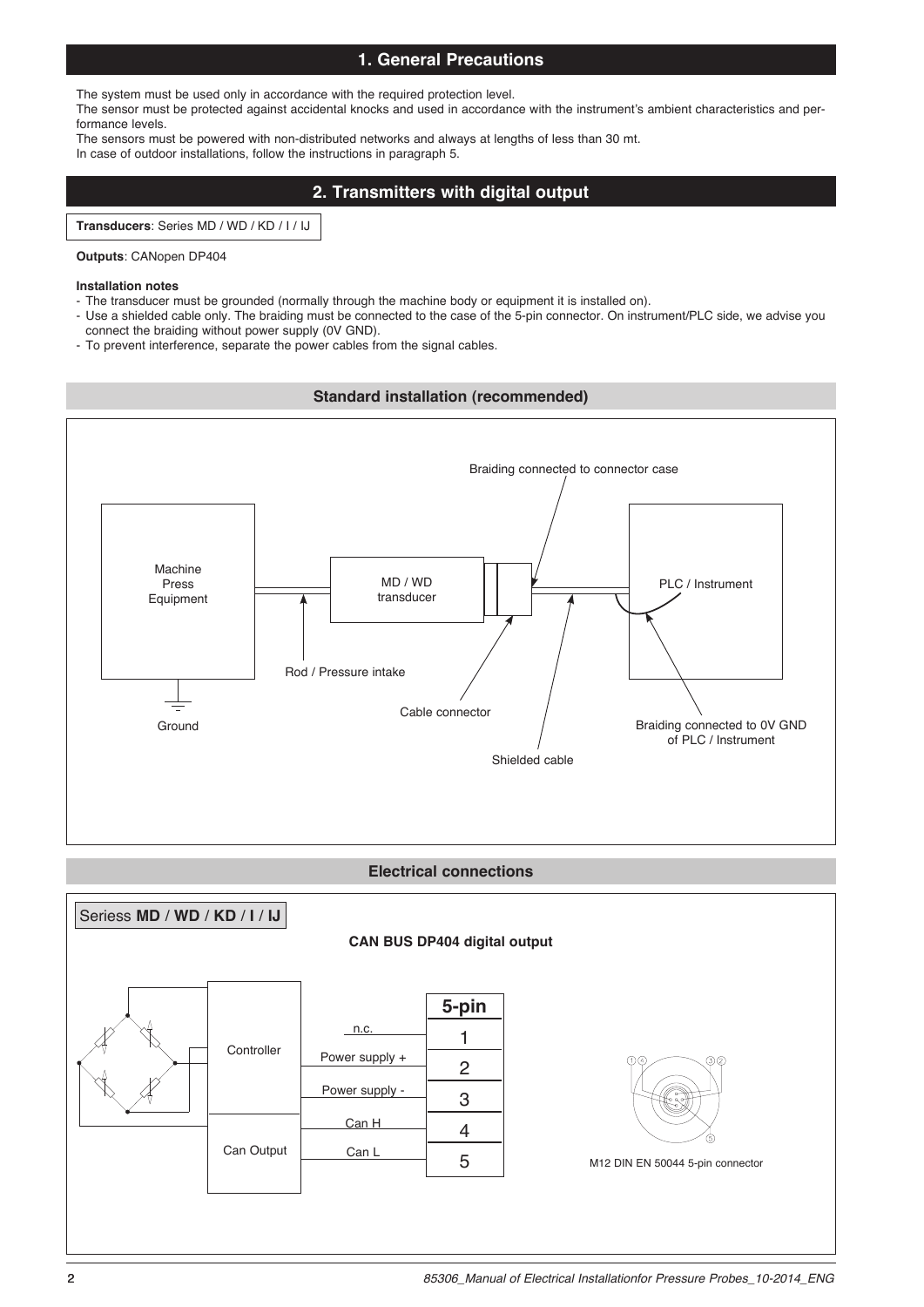## **3. Transmitters with amplified analog output**

#### **Transducers**: Series M / Series K / Series I /TK / TKDA / TPSA / TPSADA / TSA /TPFADA / TPFAS / TPHADA

**Outputs**: 0...10V, 0...5V, 0,1...10,1V, 1V, 0,1...5V, 1V, 4...20mA, ecc... mV/V

#### **Installation notes**

- The transducer must be grounded (normally through the machine body or equipment it is installed on).
- Use a shielded cable only. The braiding must be connected to the connector case. The braiding on instrument / PLC side must be left floating.
- To prevent interference, separate the power cables from the signal cables



**Electrical connections**

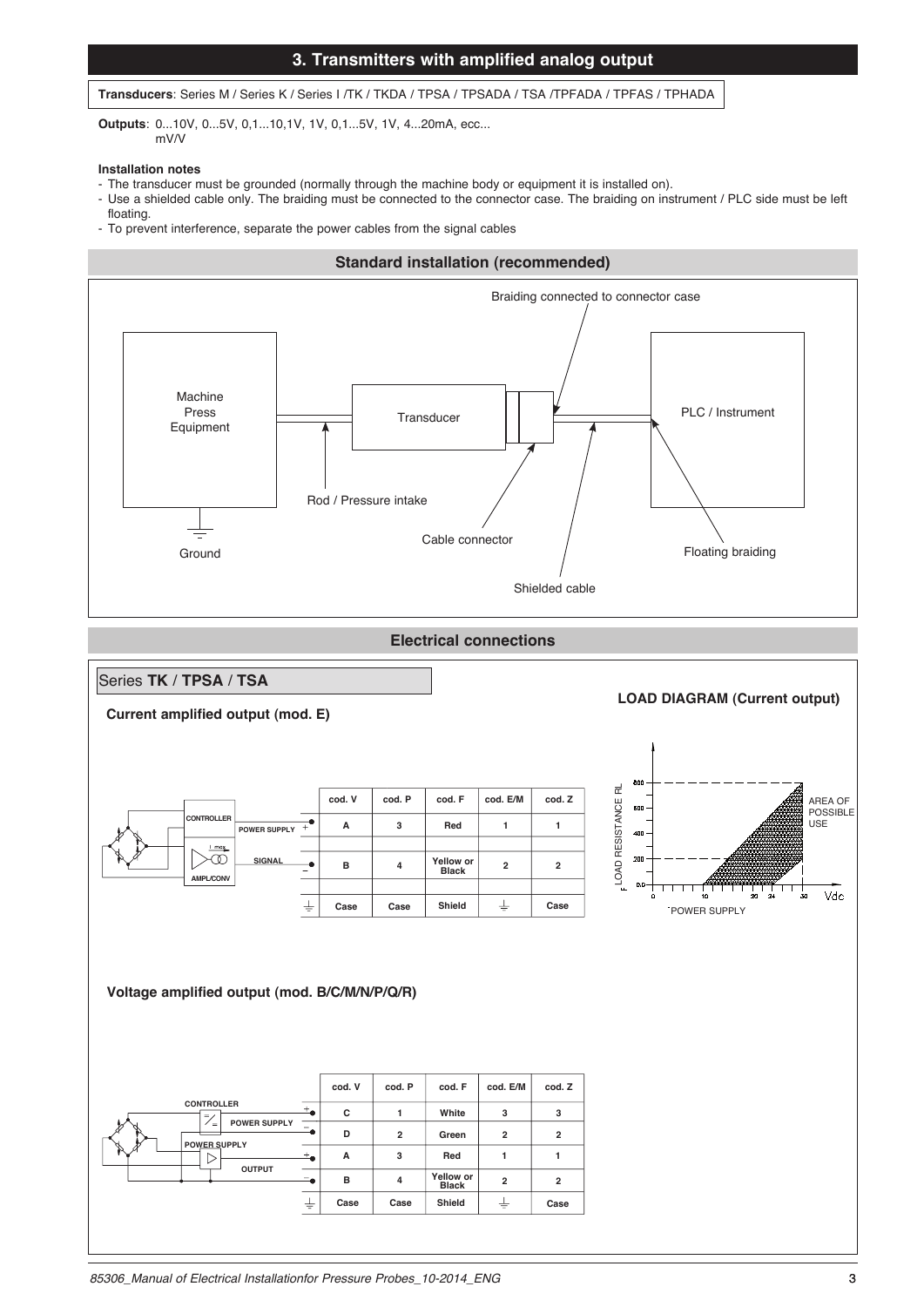## Series **TPFADA / TPFAS / TPSADA / TKDA / TPHADA**

#### **Output amplified in current (mod. E)**



The cable sheathing is connected to the transducer body

#### **Output amplified in voltage (mod. B/C/M/N/P/Q/R)**



The cable sheathing is connected to the transducer body





#### **Note 1:**

On TPFAS series, Autozero and Calibration functions are available as options, see the relevant user manual downloadable on the website www. gefran.com

#### **Note 2**:

The "Digital Autospan" function is activated by means of the "Calibration" contacts shown in the above diagram.

For operation and complete functions, see the relevant user manual, downloadable on www.gefran.com.



Male connector 7 pole M16x0.75 Protection rating IP67

Shield

**F - 2 pole cable**

Red

Yellow or Black

Shielded cable 2x0,25 - 2m. (output E)

Protection rating IP65



Male connector 6 pole bayonet Protection rating IP66





Male connector 4 pole Protection rating IP67

**Z - 4 pole connector M12 x 1**

> $O_2$ <sup>1</sup>O  $O_3$ <sub>4</sub> $O$

τ

Shielded cable 4x0,25 - 1m. (output E) Protection rating IP65

**E – EN 175301-803 Type A M – EN 175301-803 Type C-ind**



4 Pin DIN Type A Protection rating IP65 4 Pin MicroDIN Tipo C-industrial Protection rating IP65





Shielded cable 6x0,25 - 1m Protection rating IP65



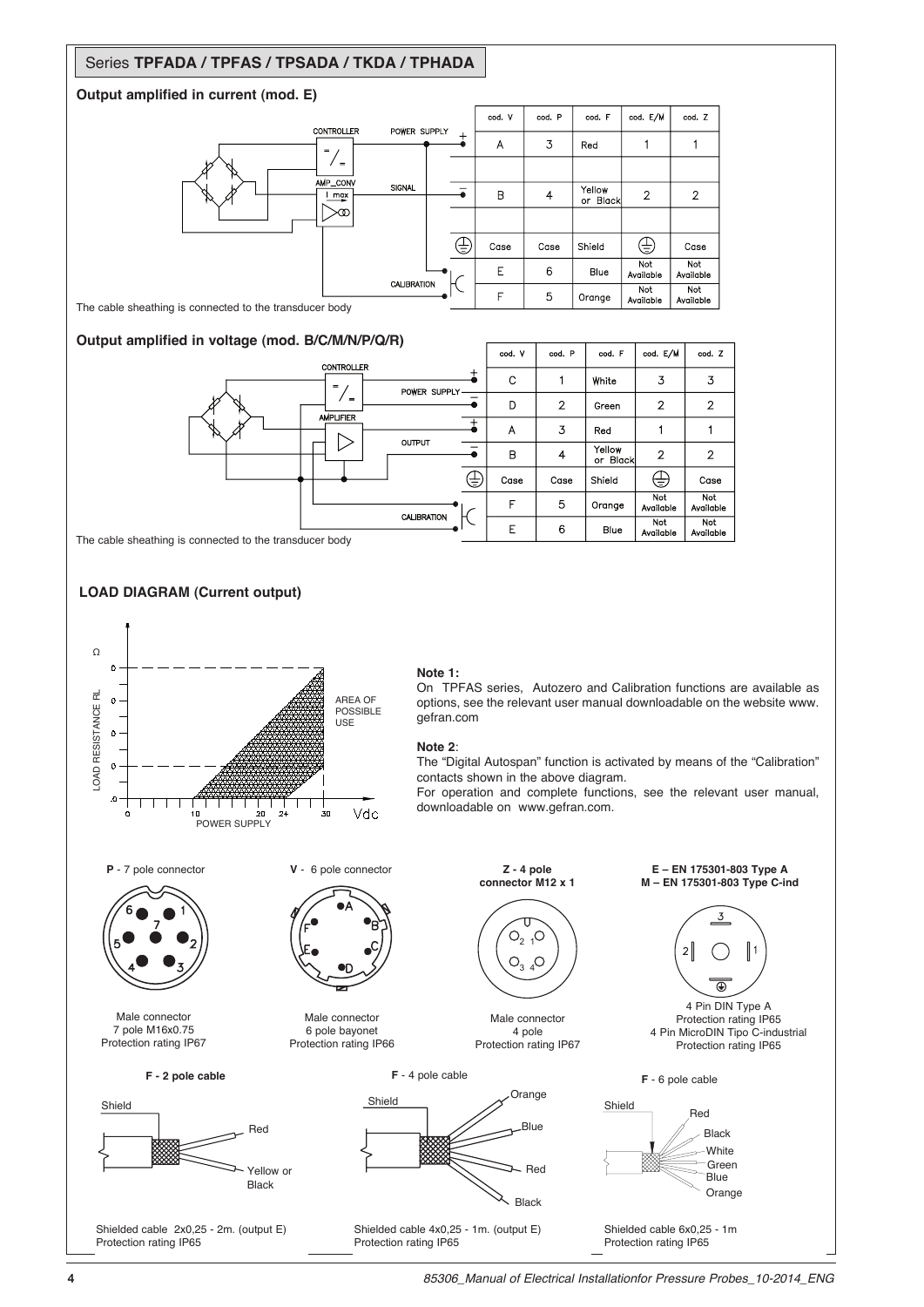

*85306\_Manual of Electrical Installationfor Pressure Probes\_10-2014\_ENG* 5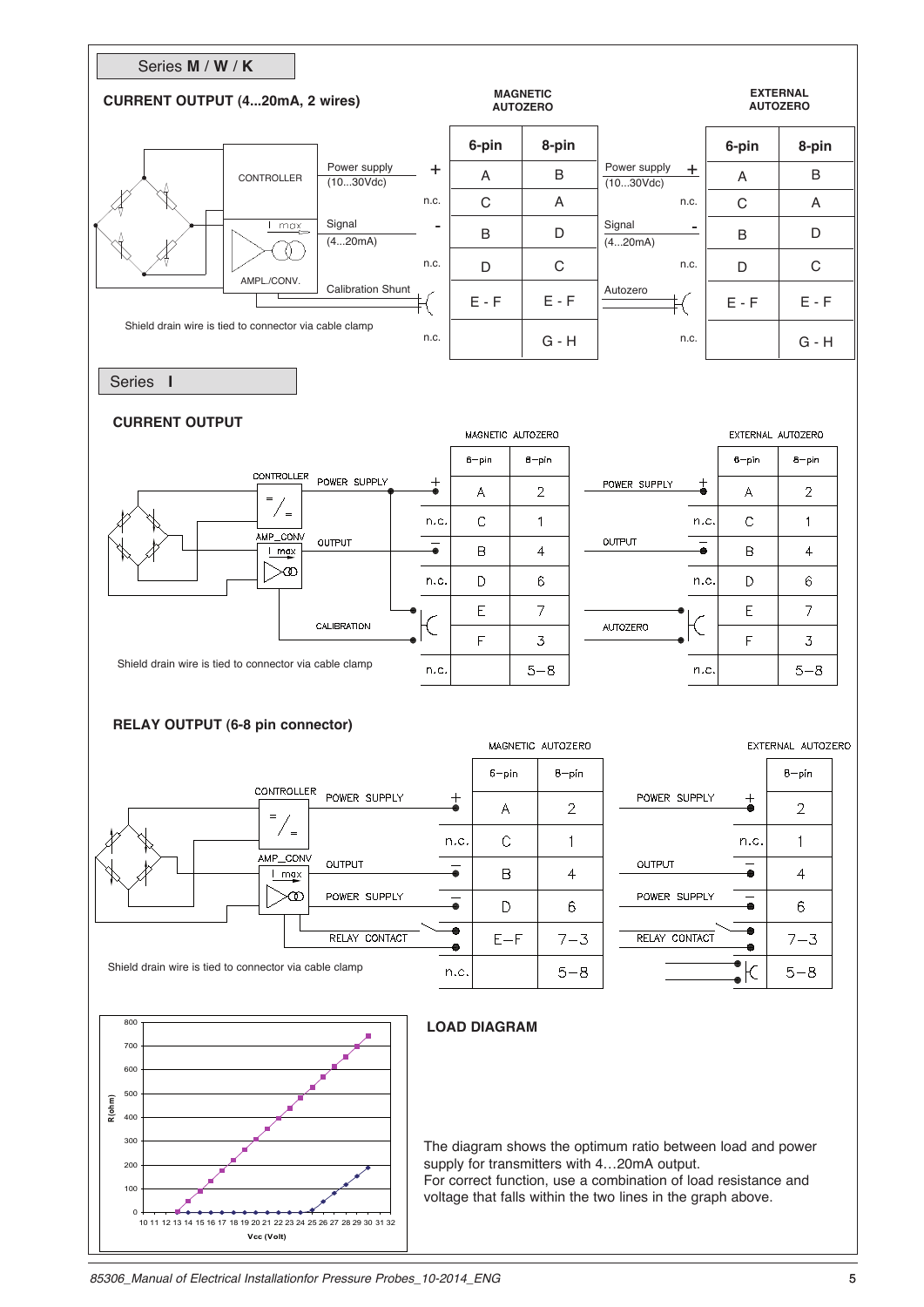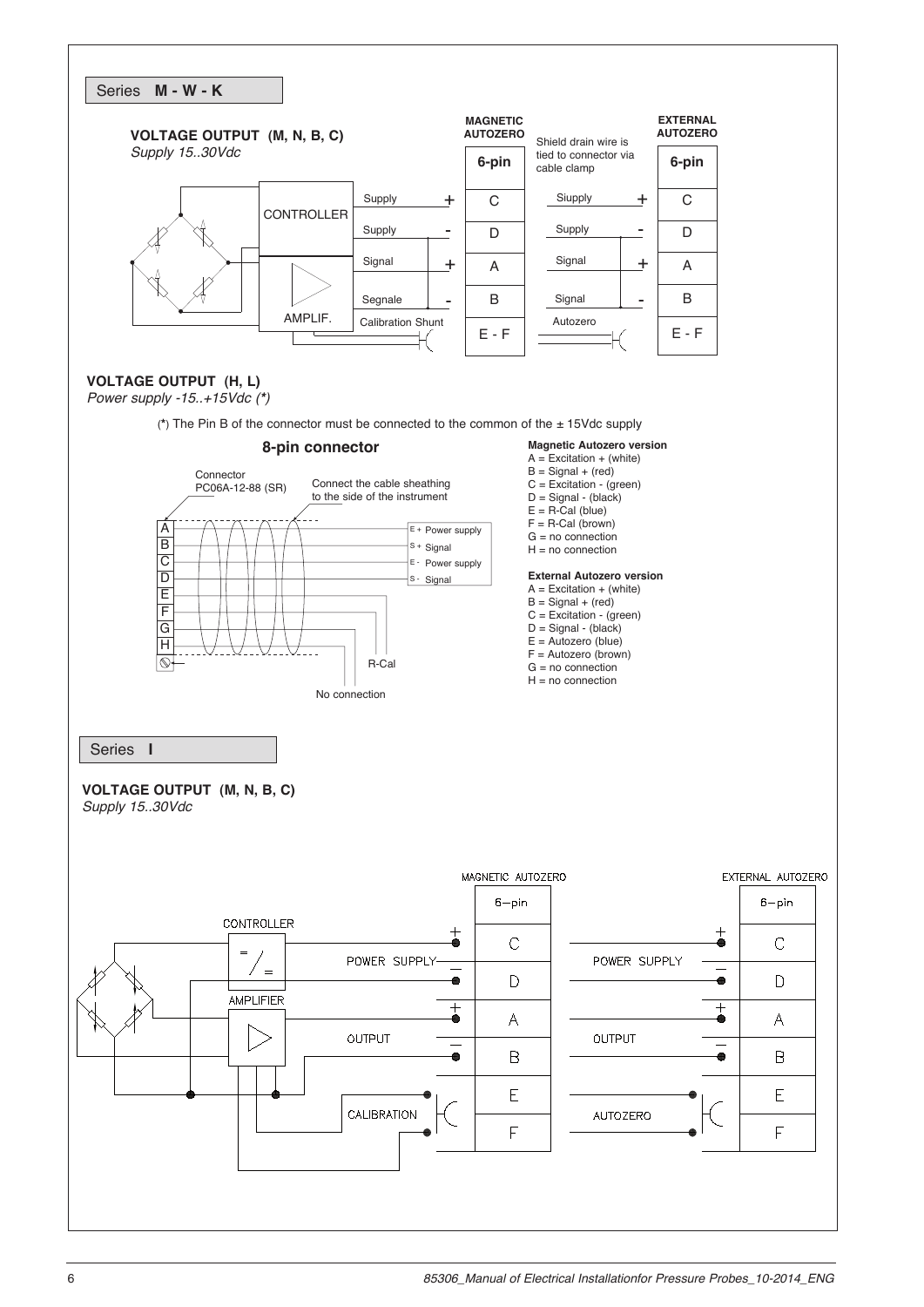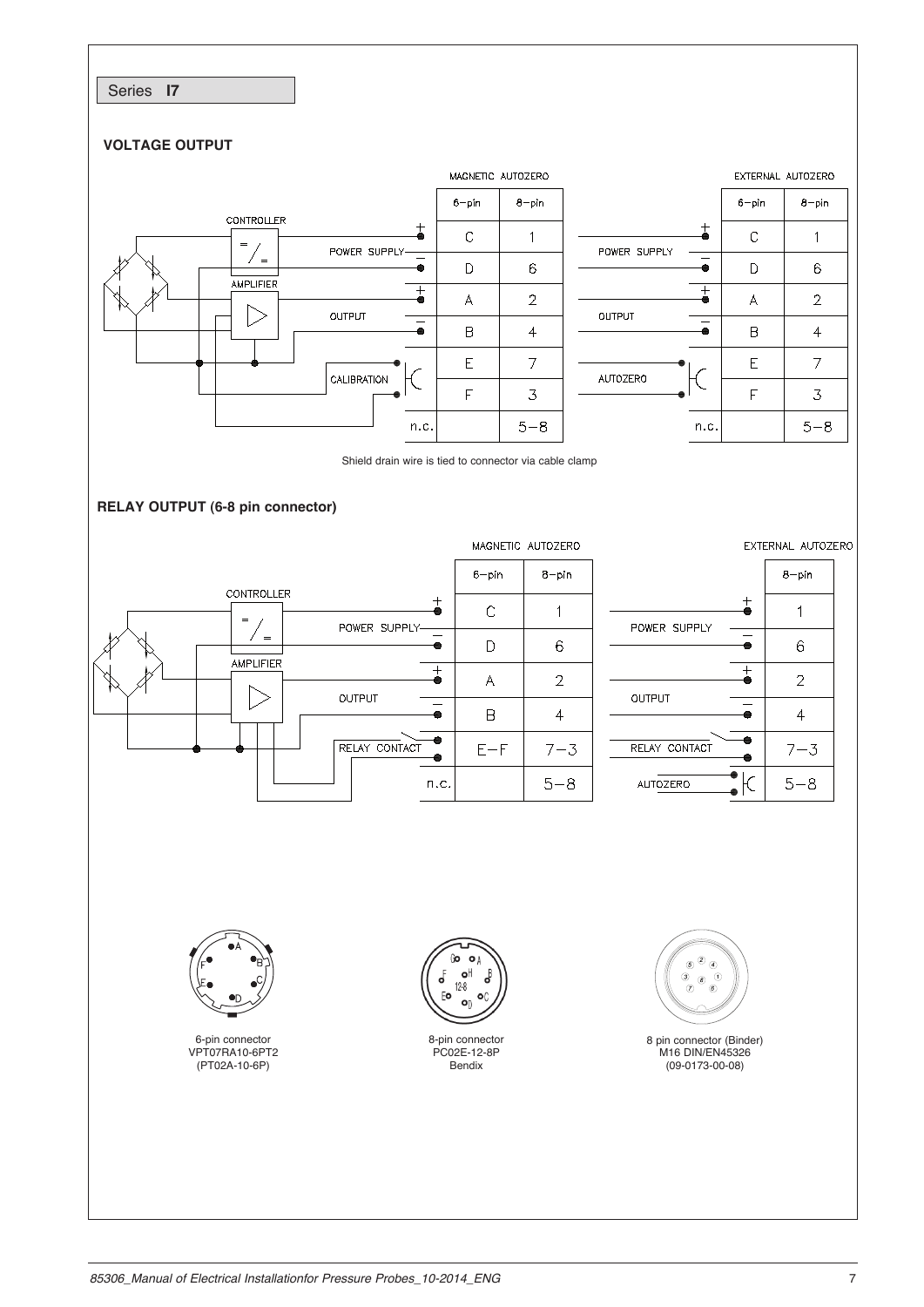## **4. Transducers with non-amplified analog output**

#### **Transducers**: Series M / Series W / Series K / Series I / TPS / TPF / TPH

#### **Output**: mV/V

#### **Installation notes**

- The transducer must be grounded (normally through the machine body or equipment it is installed on).
- Use a shielded cable only. The braiding on connector side must be left floating. The braiding on instrument / PLC side must be connected to the power supply GND.
- To prevent interference, separate the power cables from the signal cables

# **Standard installation (recommended)** Machine Press Equipment Ground Floating braiding (not connected) PLC / Instrument Rod / Pressure intake Cable connector Shielded cable

**Electrical connections**

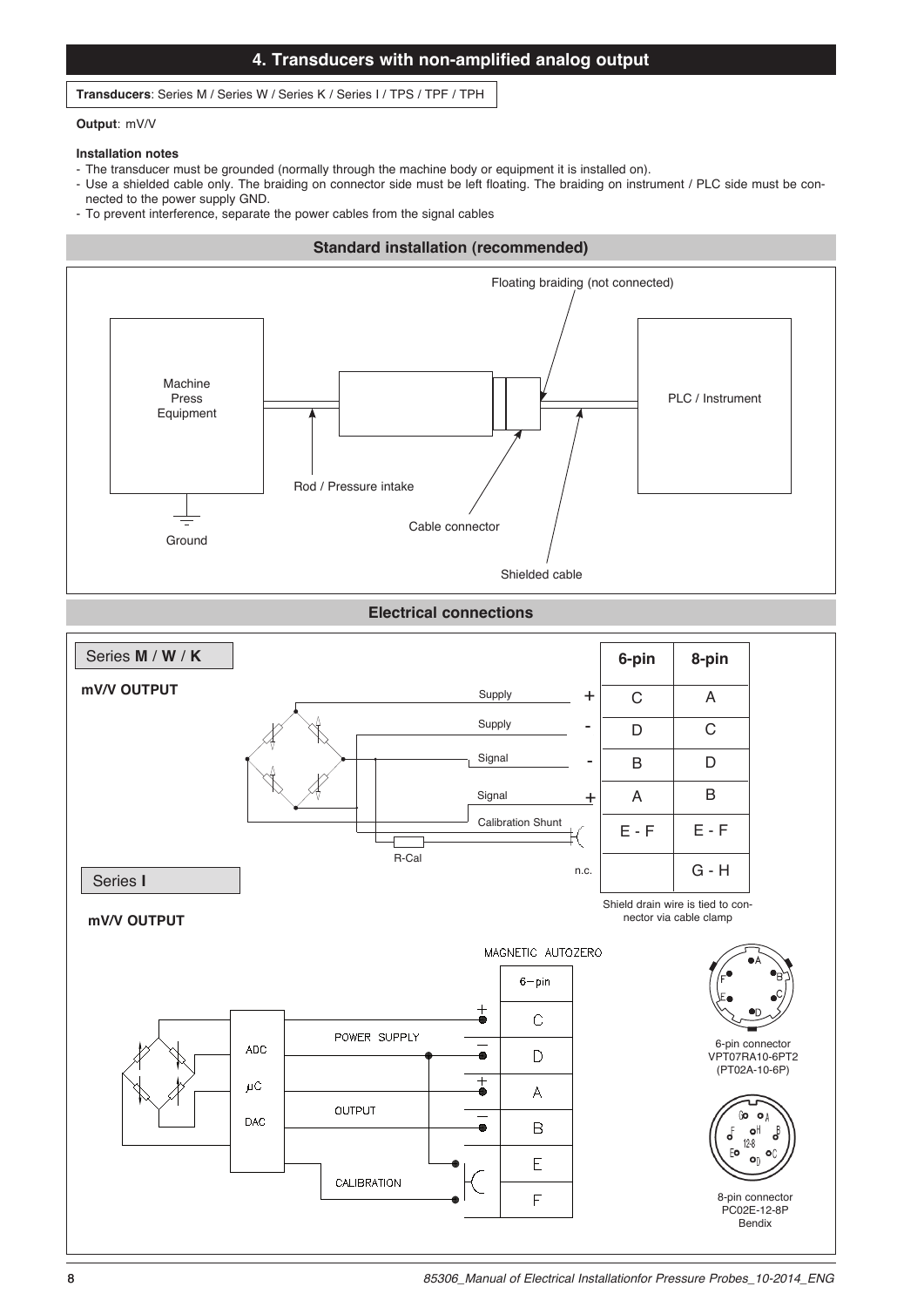## Series **TPS / TPF / TPH**

### **mV/V output**

|  |                   |           | cod. V                  | cod. P         | cod. F             | cod. E/M         | cod. Z           |
|--|-------------------|-----------|-------------------------|----------------|--------------------|------------------|------------------|
|  | POWER SUPPLY      | $^+$<br>● | $\mathcal{C}$           | 1              | White              | $\overline{3}$   |                  |
|  | POWER SUPPLY      |           | D                       | 2              | Green              | 吉                | $\mathbf{2}$     |
|  | SIGNAL OUTPUT     | ●         | B                       | $\overline{4}$ | Yellow<br>or Black | $\overline{2}$   |                  |
|  | SIGNAL OUTPUT     | $^{+}$    | $\overline{\mathsf{A}}$ | 3              | Red                |                  | 3                |
|  | SHUNT CALIBRATION |           | E                       | 6              | Blue               | Not<br>Available | Not<br>Available |
|  | $R - Cal$         |           | F                       | 5              | Orange<br>o Violet | Not<br>Available | Not<br>Available |
|  |                   | n.c.      |                         | 7              |                    |                  |                  |

**P** - 7 pole connector



Male connector 09-0127-09-07 Protection IP67 **V** - 6 pole connector



Male connector VPT02A10-6PT2 Protection IP66





Shielded cable 6x0,25 - 1m Protection IP65

**Z - 4 pole male connector M12 x 1**



4 pin Male connector serie 713 Protection IP67

**E – EN 175301-803 Type A M – EN 175301-803 Type C-ind**



4 Pin DIN Type A Protection IP65 4 Pin MicroDIN Tipo C-industrial Protection IP65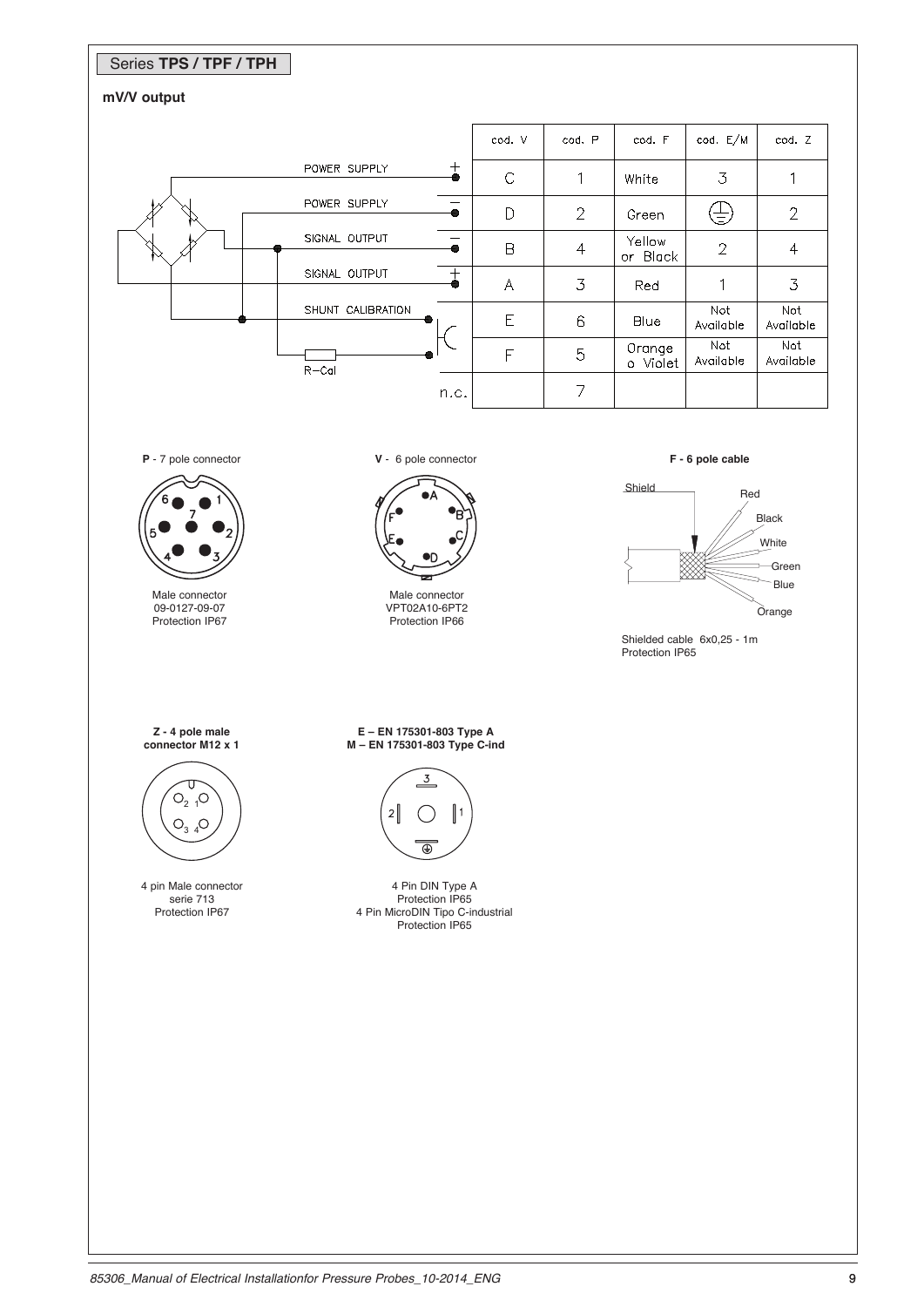## **5. Protection for outdoor installations of analog sensors**